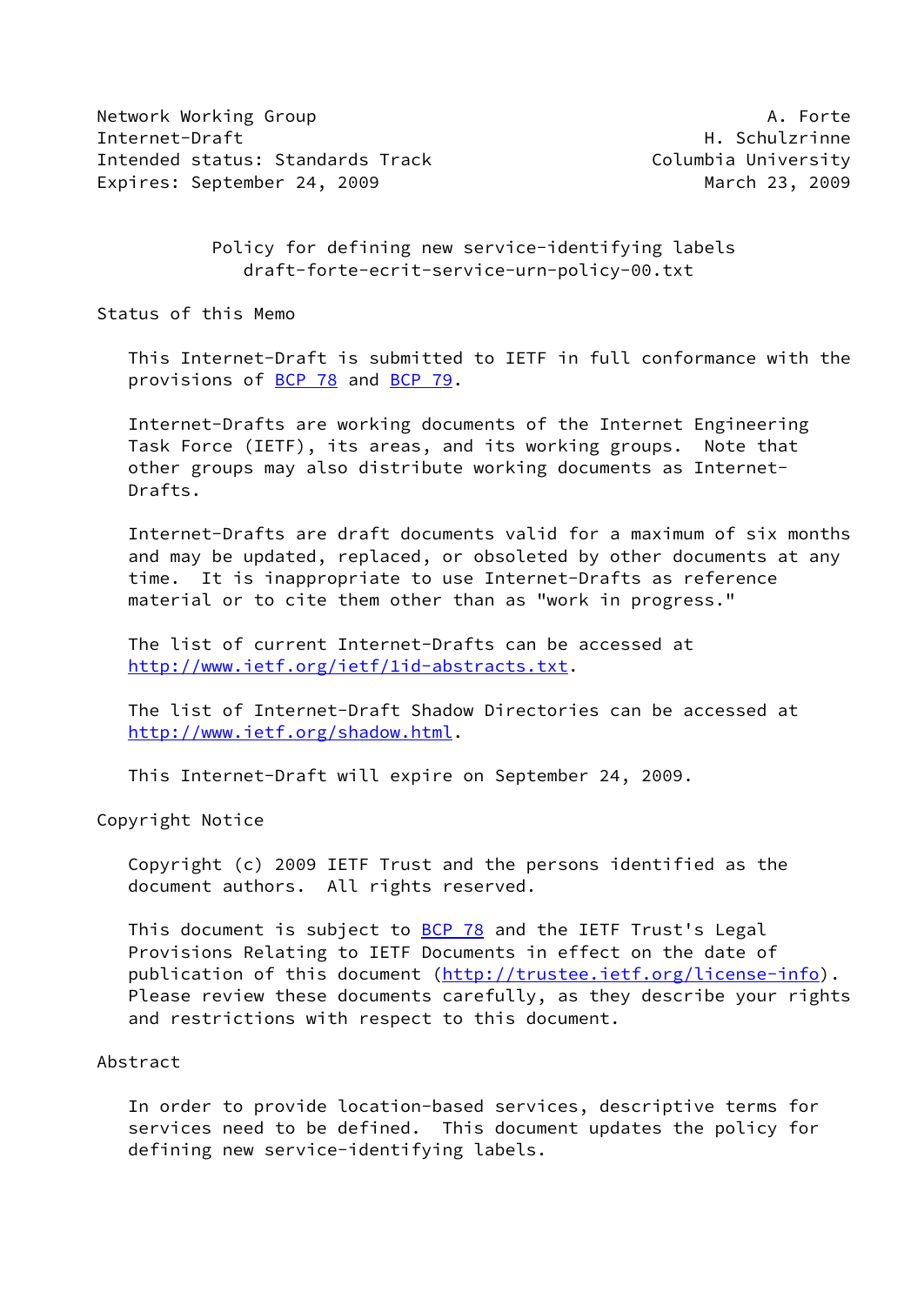| Internet-Draft                                                         | Service URN Policy |  |  |  |  |  |  | March 2009 |
|------------------------------------------------------------------------|--------------------|--|--|--|--|--|--|------------|
| Table of Contents                                                      |                    |  |  |  |  |  |  |            |
| Introduction $\ldots \ldots \ldots \ldots \ldots \ldots \ldots \ldots$ |                    |  |  |  |  |  |  |            |
| 2.                                                                     |                    |  |  |  |  |  |  |            |
|                                                                        |                    |  |  |  |  |  |  |            |
| $3.1$ . New Service-Identifying Labels 3                               |                    |  |  |  |  |  |  |            |
|                                                                        |                    |  |  |  |  |  |  |            |
|                                                                        |                    |  |  |  |  |  |  |            |
|                                                                        |                    |  |  |  |  |  |  |            |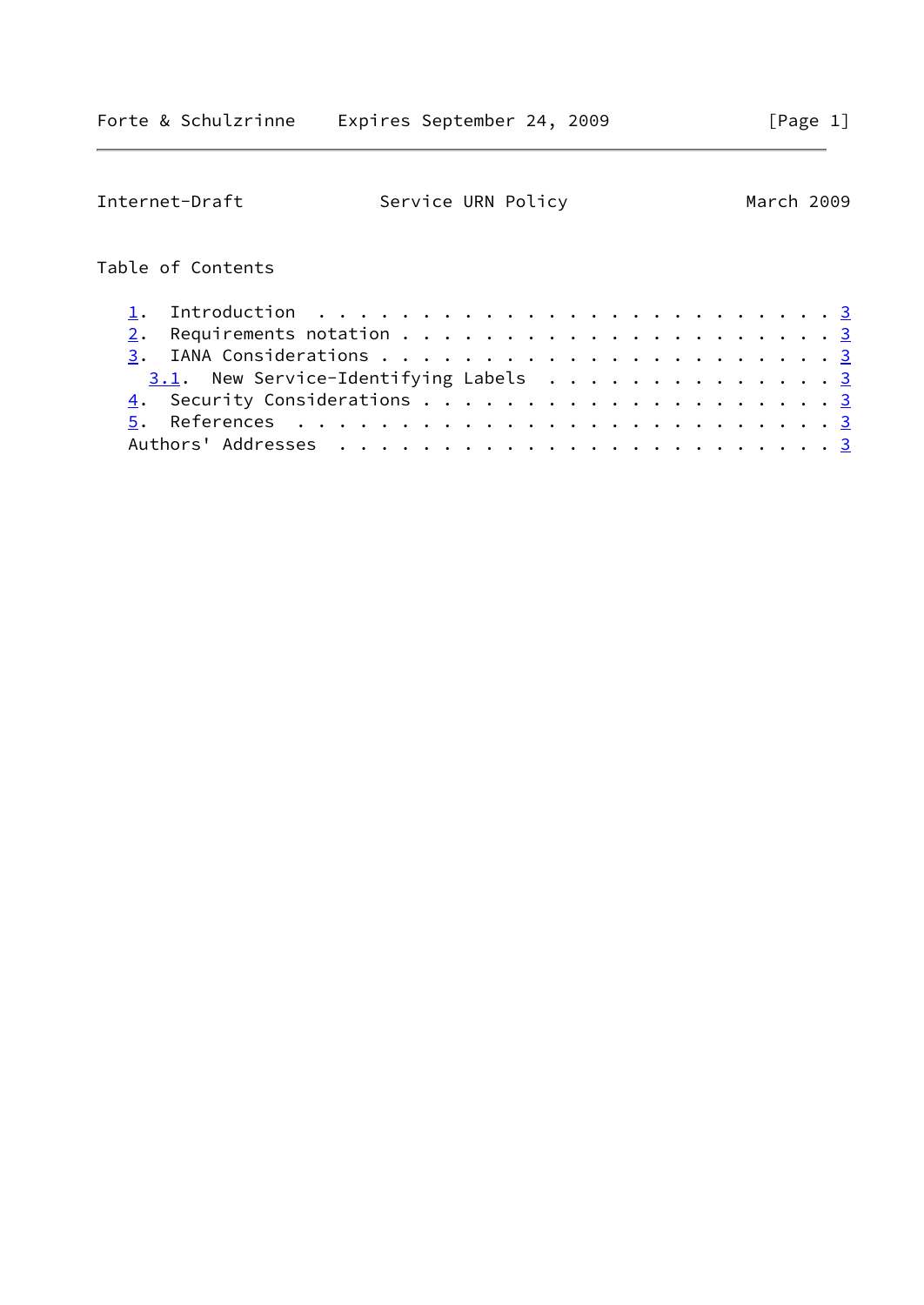Forte & Schulzrinne Expires September 24, 2009 [Page 2]

<span id="page-2-1"></span>Internet-Draft Service URN Policy March 2009

## <span id="page-2-0"></span>[1](#page-2-0). Introduction

 Nowadays location-based services are widespread. Devices can detect a user location and retrieve all available services in the sourroundings of that location. A particular service can be described by one or multiple terms such as "restaurant", "parking" and "ATM machine". All such terms, however, need to be formally defined so that a registry can be built and used to assure consistency and compatibility between devices and between service providers. Since descriptive terms for services are almost unbounded, such registry would contain the most common terms. In this document we update the policy for defining new terms, that is new service-identifying labels.

<span id="page-2-2"></span>[2](#page-2-2). Requirements notation

 The key words "MUST", "MUST NOT", "REQUIRED", "SHALL", "SHALL NOT", "SHOULD", "SHOULD NOT", "RECOMMENDED", "MAY", and "OPTIONAL" in this document are to be interpreted as described in [\[RFC2119](https://datatracker.ietf.org/doc/pdf/rfc2119)].

- <span id="page-2-3"></span>[3](#page-2-3). IANA Considerations
- <span id="page-2-4"></span>[3.1](#page-2-4). New Service-Identifying Labels

This document updates Section [4.1 of \[RFC5031\]](https://datatracker.ietf.org/doc/pdf/rfc5031#section-4.1) in that the policy for adding top-level service labels is "Expert Review". The expert is designated by the RAI Area Director.

<span id="page-2-5"></span>[4](#page-2-5). Security Considerations

This document does not raise security issues.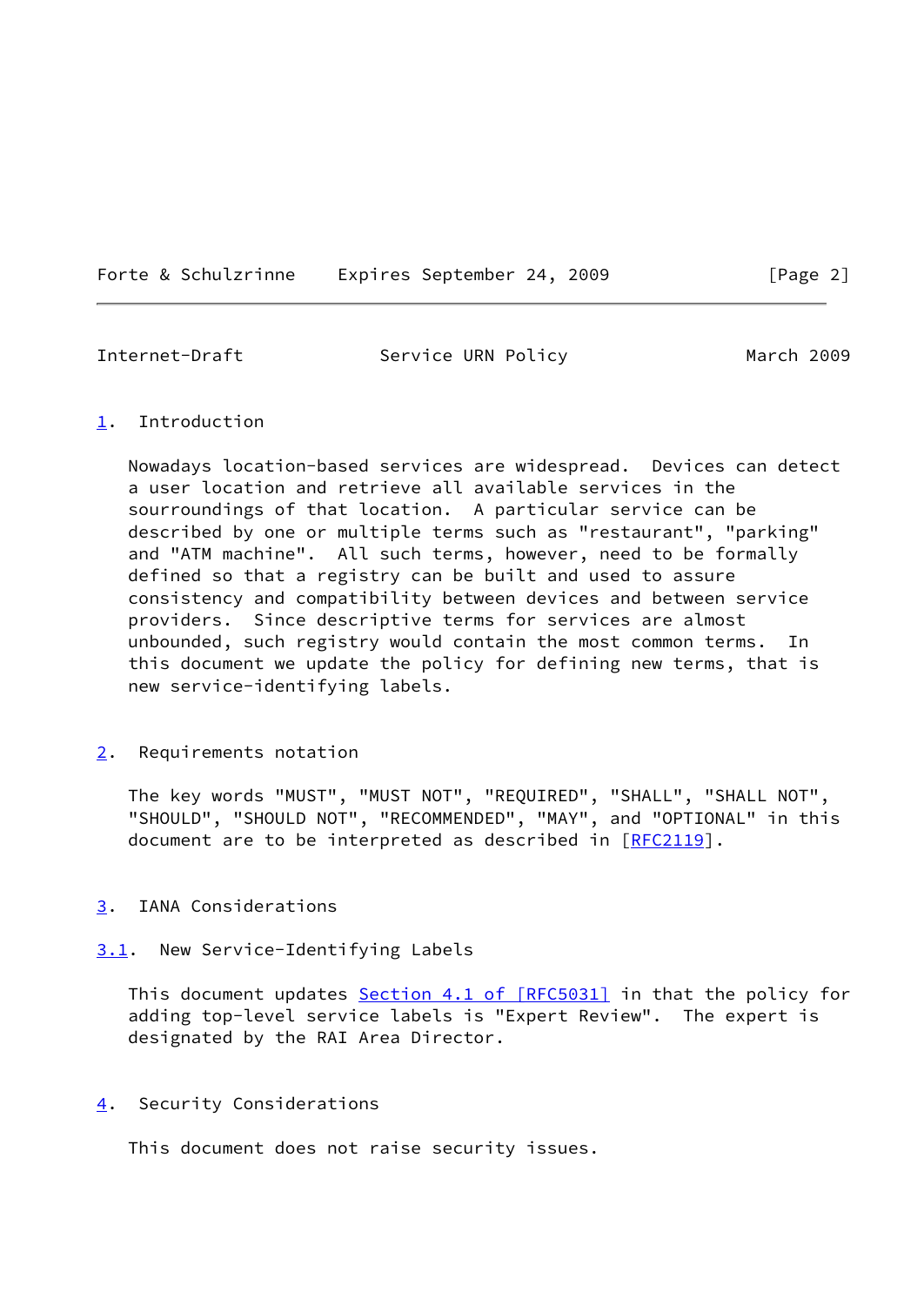## <span id="page-3-0"></span>[5](#page-3-0). References

- [RFC2119] Bradner, S., "Key words for use in RFCs to Indicate Requirement Levels", [BCP 14](https://datatracker.ietf.org/doc/pdf/bcp14), [RFC 2119](https://datatracker.ietf.org/doc/pdf/rfc2119), March 1997.
- [RFC5031] Schulzrinne, H., "A Uniform Resource Name (URN) for Emergency and Other Well-Known Services", [RFC 5031](https://datatracker.ietf.org/doc/pdf/rfc5031), January 2008.

| Forte & Schulzrinne | Expires September 24, 2009 |  | [Page 3] |  |
|---------------------|----------------------------|--|----------|--|
|                     |                            |  |          |  |

Internet-Draft Service URN Policy March 2009

Authors' Addresses

 Andrea G. Forte Columbia University Department of Computer Science 1214 Amsterdam Avenue, MC 0401 New York, NY 10027 USA

Email: andreaf@cs.columbia.edu

 Henning Schulzrinne Columbia University Department of Computer Science 1214 Amsterdam Avenue, MC 0401 New York, NY 10027 USA

Email: hgs@cs.columbia.edu